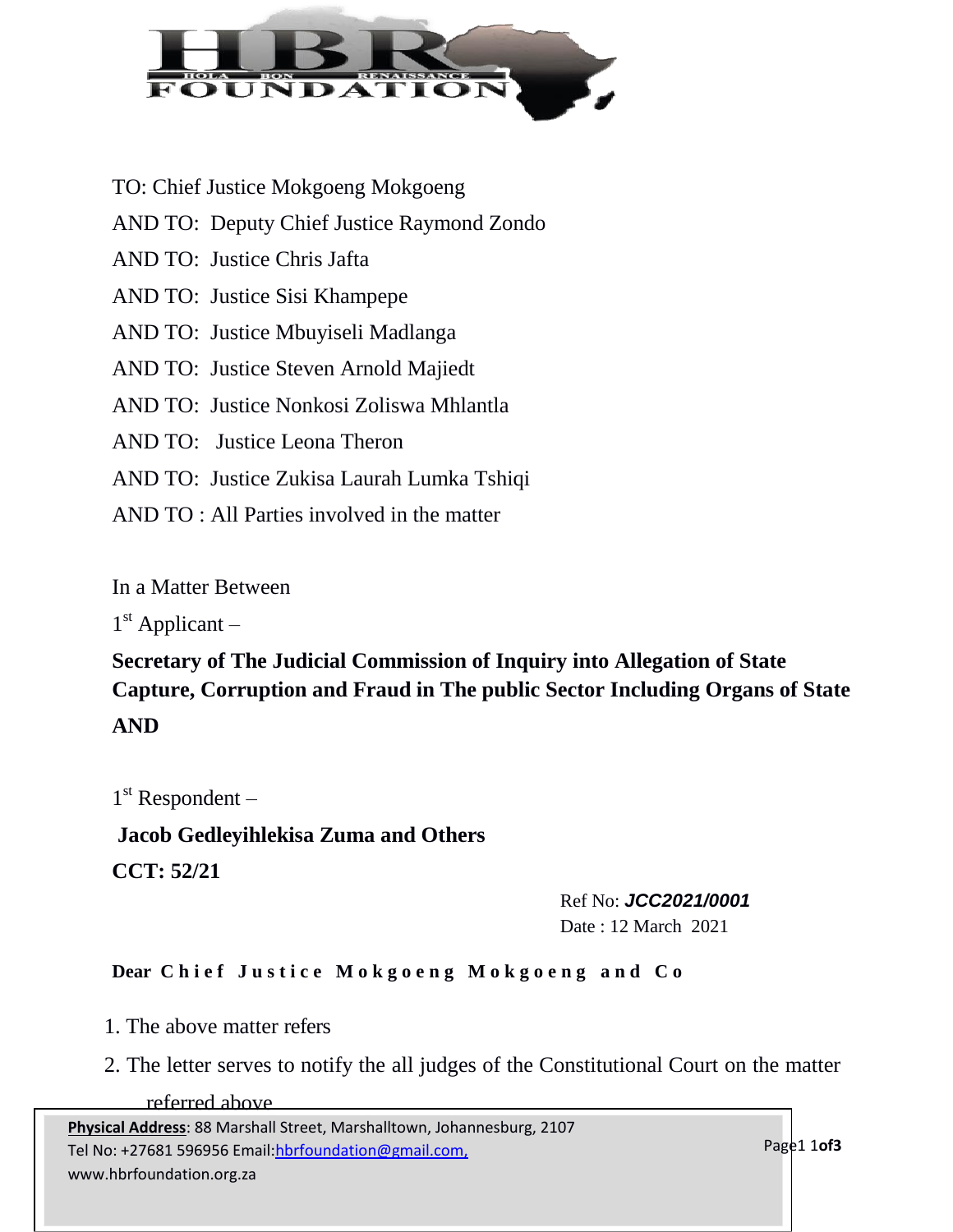

- 3. That on the 24 February 2021, Hola Bon Renaissance Foundation lodge a formal complaint with the Judiciary Conduct Committee "JCC"
- 4. The complaint was against Deputy Chief Justice Raymond Zondo, in his capacity as the presiding judge of the Judiciary commission of inquiry into allegations of State capture, corruption and fraud in the public organs of State in terms Proclamation NO 3 of 2018 published in Gazatte 41403 "referred to as Zondo Commission"
- 5. We appeal to the Constitutional Court to firstly await and respect the outcome of the JCC , before it could consider any proceeding and/or entertain there matter and/or finalize the matter may the **rule of law** be applicable
- 5. It is in the public interest and that of Justice that the constitutional court should preserve the integrity of judiciary including of any implicated and/or alleged Judge who is official reported at the JCC
- 6. Kindly confirm it will consider the content of this letter
- 7. Failure and/or ignorance of Constitutional Court, HBR shall have no other option but to seek permission to approach constitutional court as amicus Curiae in the matter and/or approach the High court to interdict the Constitutional Court
- 8. Kindly acknowledge receipt of this letter

Regards

Boutshitswe P Mothopeng Msieleng

Representative of Hola Bon Renaissance (HBR) Foundation

Tel No:0681596956, Cell No:0840544733, [Email:hbrfoundation@gmail.com](mailto:hbrfoundation@gmail.com)